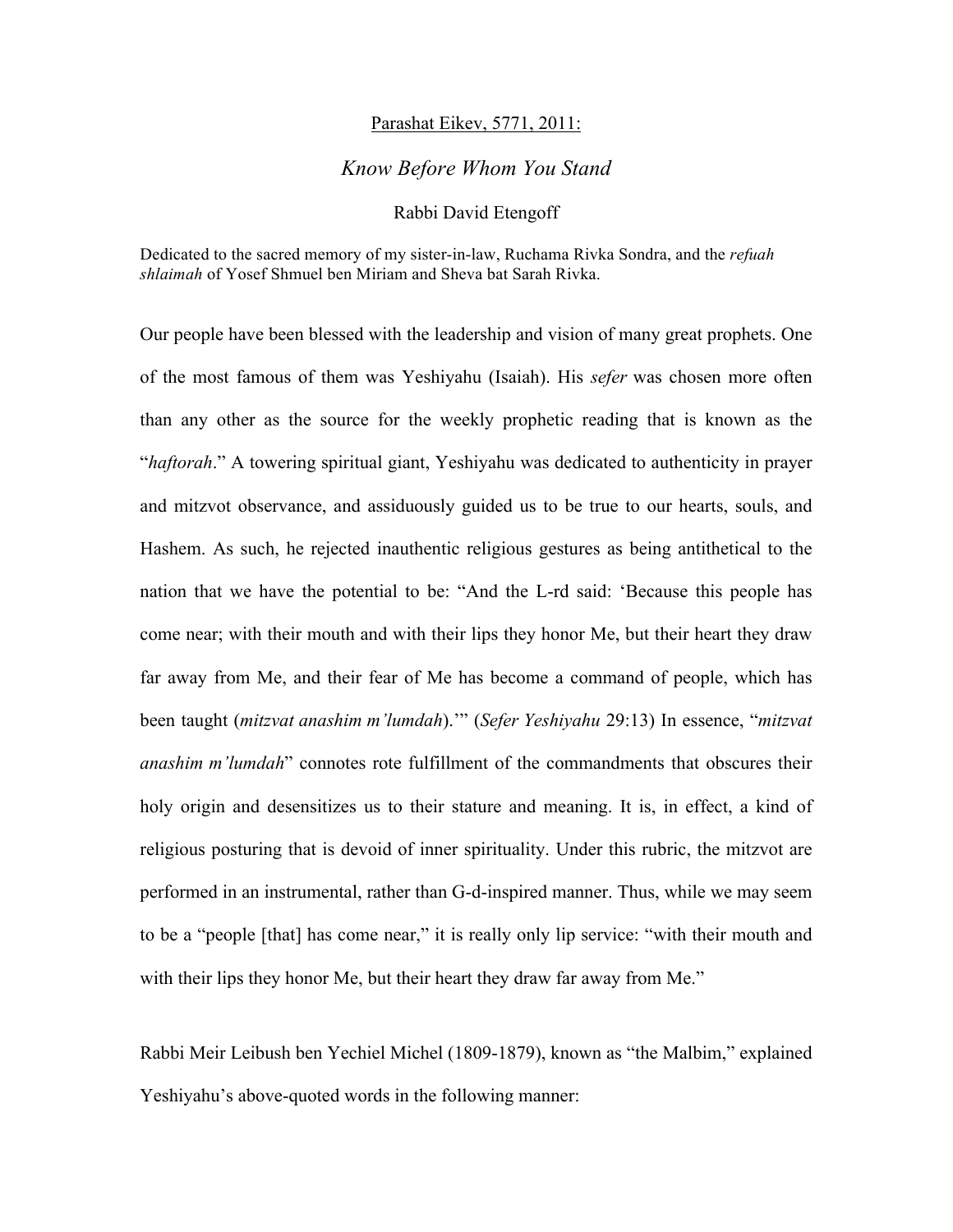There are those who perform the Mitzvot solely because this is what they have become accustomed to do since their youth and they are used to performing them. They perform them without any cognitive gesture (*kavanah*) and without thought – even though they may know that they are commandments from G-d. They, however, do not perform them in any way, shape, or form because Hashem commanded them to do so. Instead, they perform them because this is what they were dictated to do by their teachers and parents. They [the mitzvot] are performed without any understanding and are mere mechanical actions reinforced by past rote behaviors… (*Commentary to Sefer Yeshiyahu* 29:13, translation my own).

Allow me to briefly elucidate Rav Meir Leibush's deeply insightful words: There is a significant group of people who perform the commandments simply because they have been doing so since their youth and they feel comfortable in doing so. These individuals may know that the mitzvot are from G-d, yet, this is not why they perform them. "Instead, they perform them because this is what they were dictated to do by their teachers and parents." Such individuals often perform the commandments without *kavanah* and in a thoughtless manner. As a result, "[the mitzvot] are performed without any understanding and are mere mechanical actions reinforced by past rote behaviors…"

As our *parasha* contains 55 of the *Taryag* (613) Mitzvot, it provides us with an excellent opportunity to pause and reflect upon Yeshiyahu's particular concern regarding *mitzvat anashim m'lumdah*, and the means through which it can be circumvented. On the most basic level, we know that there is a tripartite process that forms the background of each and every commandment: Hashem as the *metzaveh* (the Commander), the *mitzvah* (the commandment), and man as the *metzuveh* (the commanded). Each time we are *mekayam* a mitzvah (fulfill a commandment), we demonstrate our loyalty to our Creator and prove to the world that the Voice emanating from *Har Sinai* (Mt. Sinai) continues to be heard in all of its power and majesty. In addition, we show the entire world that the relationship forged with our forbears in the lonely Sinai desert continues to flourish until our own historical moment. By keeping Hashem's Torah, we joyfully proclaim: "*Hashem Hu HaElokim*" ("Hashem is our G-d and Master").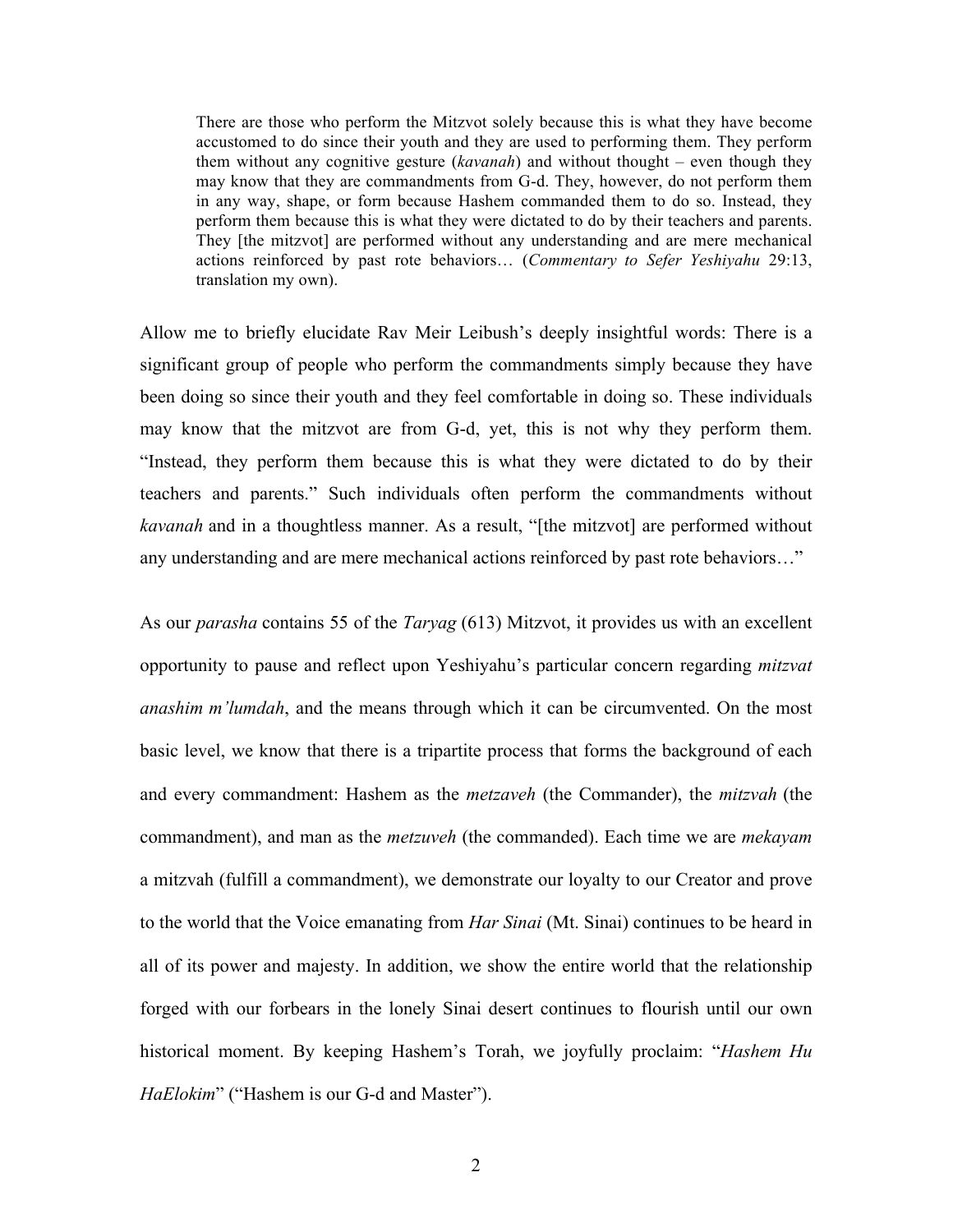In order to be on the level of declaring, "*Hashem Hu HaElokim*," we need to develop a deep and abiding consciousness of G-d's immanence in our lives. How can we do this? At a minimum, we need to ask ourselves a simple but vital question: "When was the last time we really thought about our relationship with G-d?" Many of us might feel that we thought about Hashem the last time we prayed or did a mitzvah. Yet, we should honestly ask ourselves if we communicated with our Creator when we performed the mitzvah, or if we engaged in a prayerful and existential dialogue with Him when we spoke to Him during *tefilah* (prayer)? As in all meaningful relationships in our lives, communication is of the essence. Experience teaches us that real communication, the kind that enables us to truly reach out to another, is impossible unless we think deeply about what the other means to us, and how we can best express our deepest and most heartfelt feelings. Beyond a doubt, the Torah teaches us that our relationship with Hashem demands nothing less: "And you shall love the L-rd, your G-d, with all your heart and with all your soul, and with all your means." (*Sefer Devarim* 6:5)

It appears to me that one of the practical ways we can avoid the possibility of rote and, therefore, superficial prayer and mitzvot-based behaviors, is to pay close attention to a famous expression of *Chazal* (our Sages of Blessed Memory), "Know before Whom you stand." (*Talmud Bavli*, *Berachot* 28b):

Our Rabbis taught: When R. Eliezer fell ill, his disciples went in to visit him. They said to him: Master, teach us the paths of life so that we may through them win the life of the future world. He said to them: Be solicitous for the honor of your colleagues, and keep your children from being overly focused upon Bible study [Rashi] and set them between the knees of scholars, and when you pray know before Whom you are standing and in this way you will win the future world. (Translation, *Soncino Talmud*, emendations and underlining my own)